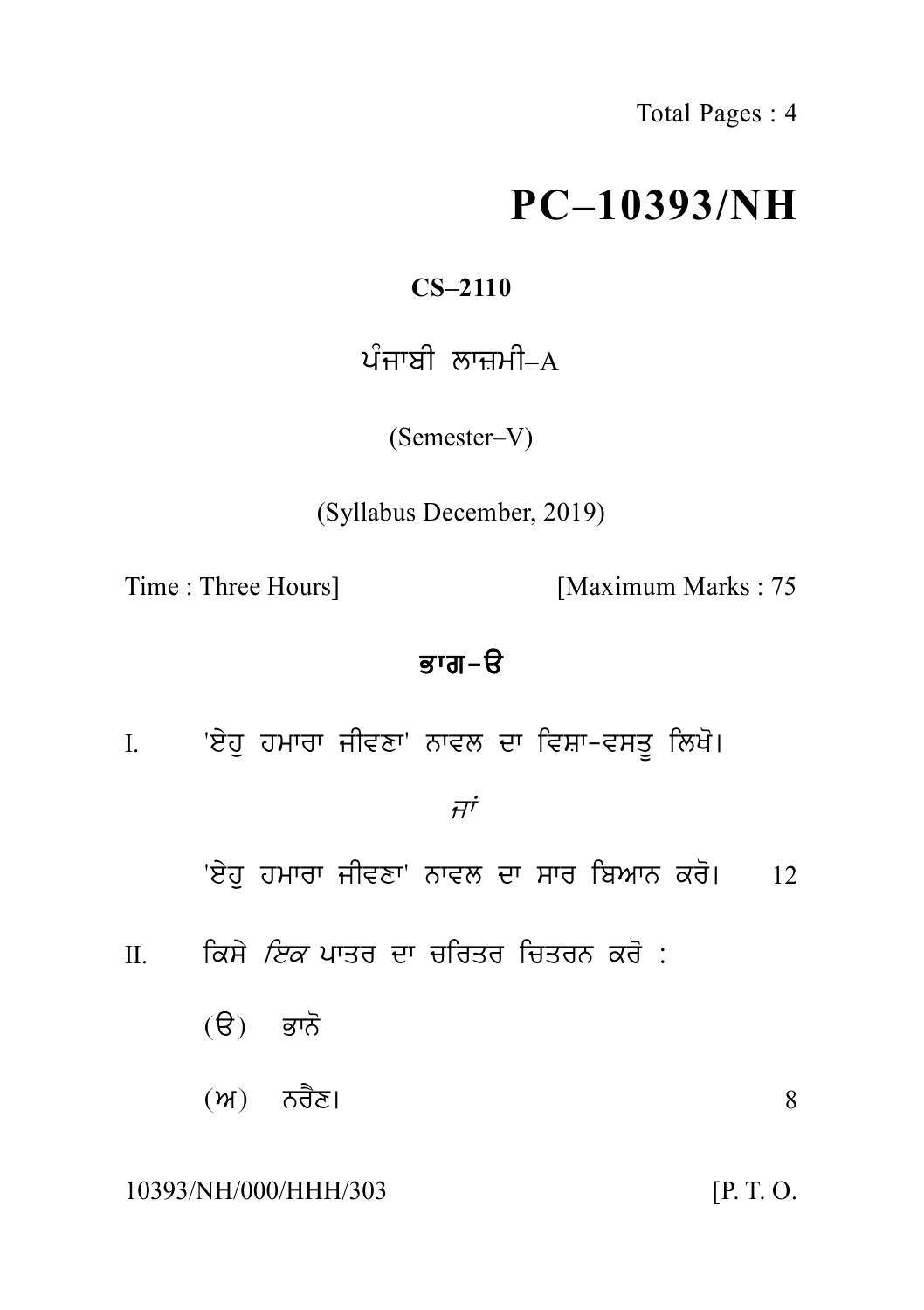## ਭਾਗ–ਅ

ਕਿਸੇ *ਇਕ* ਵਿਸ਼ੇ 'ਤੇ ਲੇਖ ਲਿਖੋ :  $III$ 

- (ੳ) ਯਵਕ ਮੇਲੇ
- (ਅ) ਸੋਸ਼ਲ ਮੀਡੀਆ
- (ੲ) ਕੰਪਿਊਟਰ ਤਕਨਾਲੋਜੀ। 9
- ਕਿਰਿਆ ਵਾਕੰਸ਼ ਕੀ ਹੁੰਦਾ ਹੈ? ਇਸ ਨੂੰ ਕਿੰਨੇ ਵਰਗਾਂ ਵਿਚ  $IV.$ *ਵੰਡਿਆ* ਜਾ ਸਕਦਾ ਹੈ?

 $\vec{H}^{\dot{\tau}}$ 

ਨਾਂਵ-ਵਾਕੰਸ਼ ਦਾ ਵਿਸਥਾਰ ਕਰਨ ਵਾਲੇ ਤੱਤ ਕਿਹਤੇ-ਕਿਹਤੇ  $\overline{d} \overline{d}$ ?  $12$ 

਼ਹੇਨ ਲਿਖੇ ਵਾਕਾਂ ਦਾ ਵਿਹਾਰਕ ਵਿਸ਼ਲੇਸ਼ਣ ਕਰੋ :  $V$ 

> (ੳ) ਸਾਡੀ ਜਮਾਤ ਦੇ ਸਾਰੇ ਵਿਦਿਆਰਥੀ ਟੂਰ ਤੇ ਗਏ ਸਨ। <u>(ਕਿਰਿਆ ਵਾਕੰਸ਼ ਪਛਾਣੋ)</u>

> (ਅ) ਖੇਡਾਂ ਦਾ ਮਨੁੱਖੀ ਜੀਵਨ ਨਾਲ ਡੂੰਘਾ ਸਬੰਧ ਹੈ। (ਨਾਂਵ ਵਾਕੰਸ਼ ਪਛਾਣੋ)

> (ੲ) ਕਰਤਾਰੋ ਹਾਰੇ ਵਿਚ ਆਥਣ ਦੀ ਦਾਲ ਧਰ ਰਹੀ ਸੀ। (ਸੰਚਾਲਕ ਕਿਰਿਆ ਪਛਾਣੋ)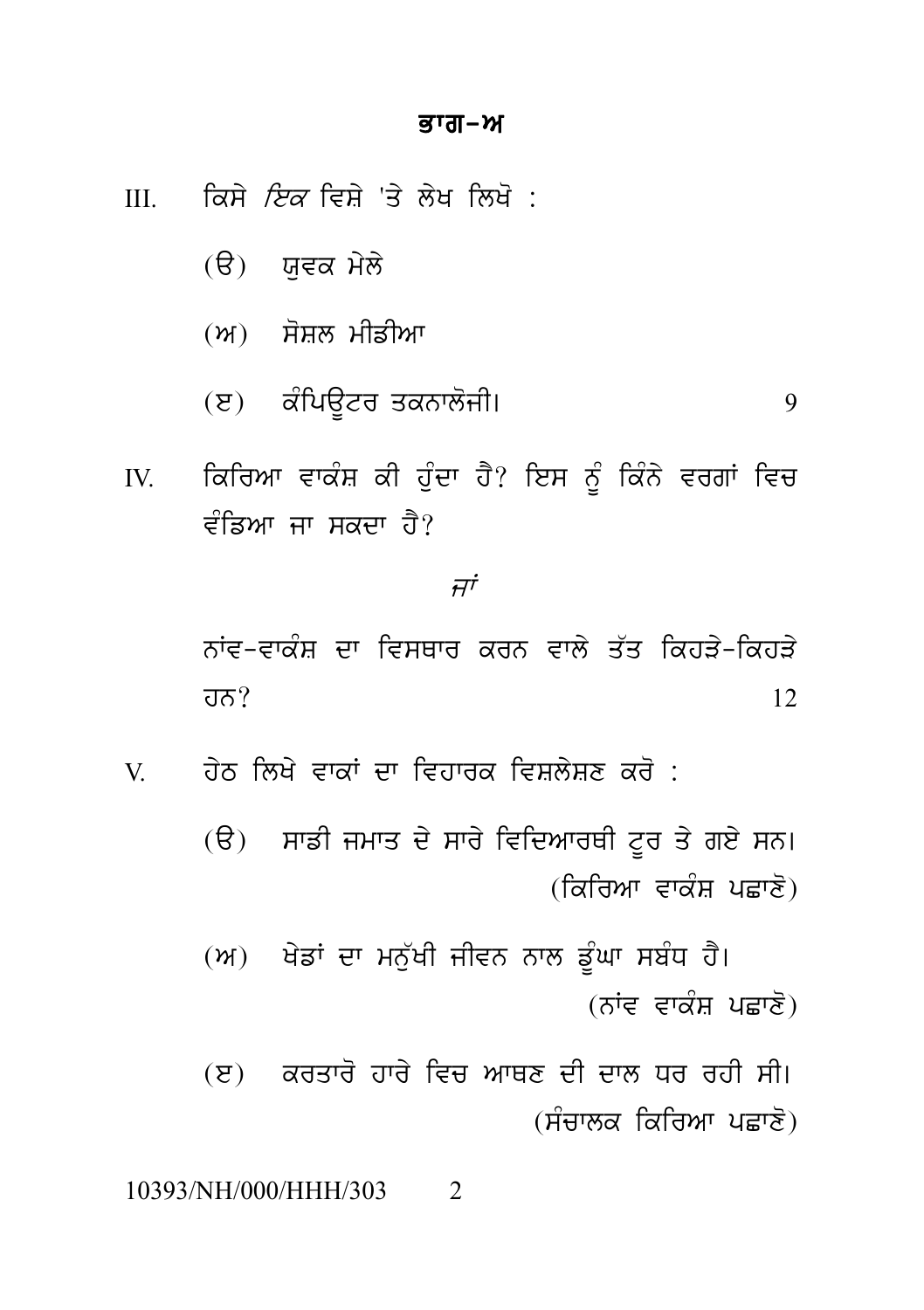(ਸ) ਸਰਜੀਤ ਸਿੰਘ ਗੀਤ ਗਾਉਂਦਾ ਹੈ। (ਮਖ ਕਿਰਿਆ ਅਤੇ ਸਹਾਇਕ ਕਿਰਿਆ ਪਛਾਣੋ)  $\overline{\mathcal{A}}$ 

# ਭਾਗ–ੲ

- ਹੇਠ ਲਿਖੇ ਸਾਰੇ ਪਸ਼ਨਾਂ ਦੇ ਉੱਤਰ ਸੰਖੇਪ ਵਿਚ ਦਿਓ : VI.
	- ਸਰਵਣ ਨਾਲ ਭਾਨੋ ਦਾ ਕੀ ਰਿਸ਼ਤਾ ਸੀ?  $\mathbf{1}$
	- 2 ਸੰਤੀ ਕੌਣ ਸੀ?
	- ਕੀ 'ਏਹ ਹਮਾਰਾ ਜੀਵਣਾ' ਨਾਵਲ ਦਾ ਇਹ ਸਿਰਲੇਖ  $\mathcal{E}$ ਢੱਕਵਾਂ ਹੈ?
	- ਭਾਨੋ ਨੂੰ ਪਾਠ ਦੀ ਆਦਤ ਕਿੱਥੋ ਪਈ ਸੀ?  $\overline{4}$
	- ਨਰੈਣ ਨੇ ਭਾਨੋ ਨੂੰ ਕਿਉਂ ਕੁੱਟਿਆ?  $5<sub>1</sub>$
	- ਭਾਨੋਂ ਦੇ ਸਿਰ ਵਿਚ ਸੱਟ ਲੱਗਣ ਦੀ ਘਟਨਾ ਦੱਸੋ। 6
	- 'ਏਹ ਹਮਾਰਾ ਜੀਵਣਾ' ਨਾਵਲ ਦੇ ਕਥਾਨਕ ਬਾਰੇ ਦੱਸੋ।  $7<sup>1</sup>$
	- 'ਏਹ ਹਮਾਰਾ ਜੀਵਣਾ' ਨਾਵਲ ਸਖਾਂਤਕ ਹੈ ਜਾਂ ਦਖਾਂਤਕ? 8.
	- ਨਰੈਣ ਨੇ ਭਾਨੋਂ ਦੀ ਸੀਰੀ ਰਲ ਕੇ ਖੇਤੀ ਕਰਨ ਦੀ ਗੱਲ 9. ਕਿੳਂ ਨਾ ਮੰਨੀ?

10393/NH/000/HHH/303  $[P, T, O]$ 3